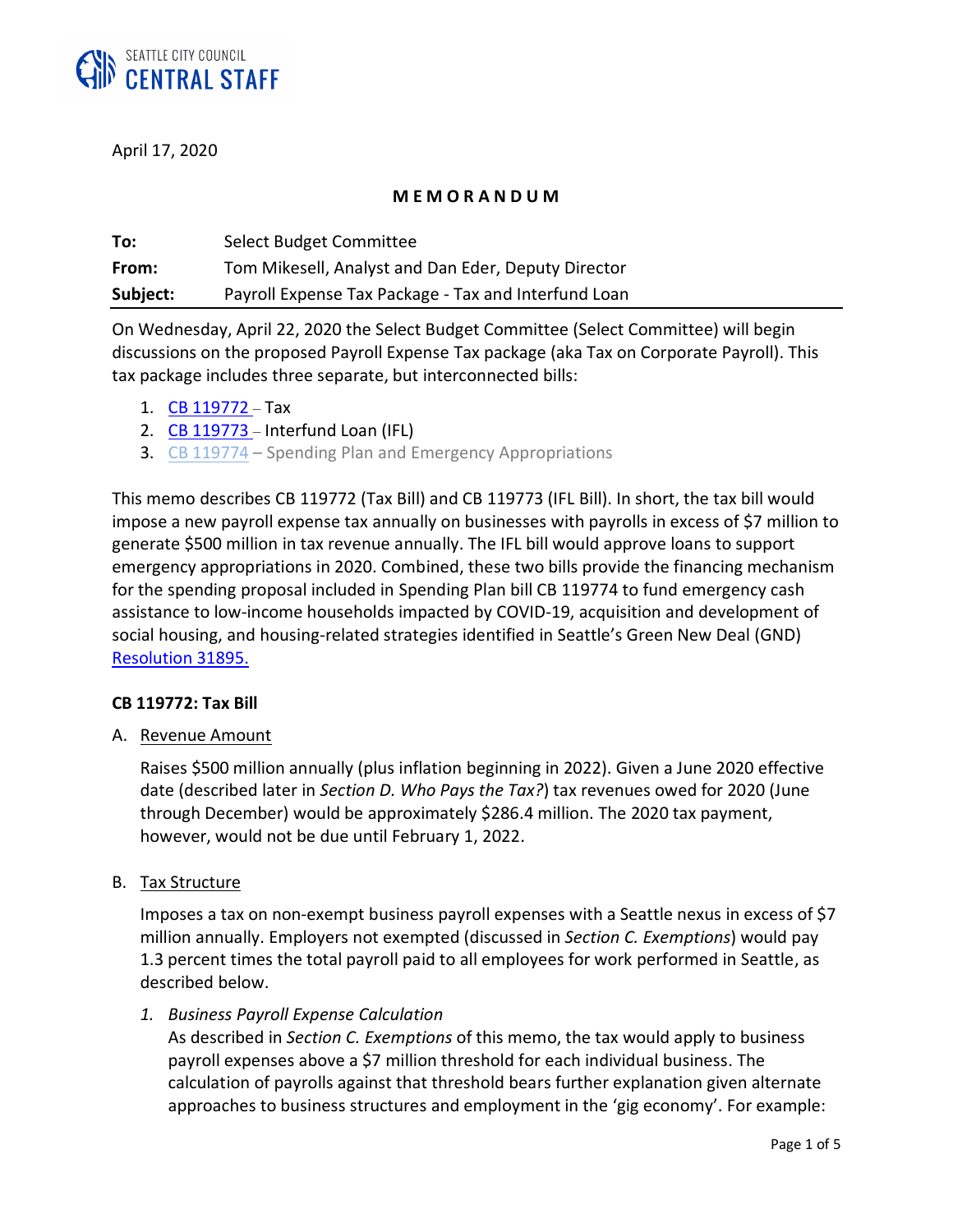# a. *Independent Contractors*

When calculating total annual payroll, the bill would require a business to include their payments to all independent contractors that provide work for that business. An exception would be made for independent contractors whose compensation is already included in another business' payroll calculation.

b. *Integrated Enterprises*

In some instances, an organization that informally operates and advertises as a single business can be a collection of related, but independently licensed businesses. For example, a restaurant management company can provide management and operational oversight to an array of smaller independent restaurant and catering businesses. This bill would treat each individual restaurant, and the management company itself, as discrete, independent businesses when determining if their payrolls exceed the \$7 million threshold.

c. *Franchise Businesses*

Similarly, for the purpose of determining total payroll, the bill treats individual franchises of a larger corporation as discrete businesses. For example, the payroll at an individual McDonalds franchise, which holds a business license with the City, will be tested against the \$7 million threshold, rather than the payrolls at all McDonalds restaurants in Seattle being aggregated and tested against the \$7 million threshold.

# *2. Type of Compensation Included in Determining Payroll Expense*

The bill includes the following types of compensation in determining payroll expense:

All forms of remuneration defined in [RCW 50A.05.010,](https://app.leg.wa.gov/RCW/default.aspx?cite=50A.05.010) "net distributions, or incentive payments, including guaranteed payments, whether based on profit or otherwise, earned for services rendered or work performed, whether paid directly or through an agent, and whether in cash or in property or the right to receive property."

The definition of compensation does not include payments to a pass-through entity that are not earned for services rendered, including return of capital, investment income, or other income from passive activities.

*3. Allocation of Payroll in Seattle*

A final element of determining the tax base requires assigning payroll attributable to work in Seattle. The approach is the same framework used in proportionally allocating liability for the City's existing Business License Tax (Business and Occupation or B&O tax) for businesses that operate both inside and outside the city limits. Specifically, the bill would include a three-part test of whether to include the payroll expense for an employee. The tax would apply to a payroll expense for an employee in one or more of the following circumstances:

- Employee is primarily assigned to Seattle;
- Employee performs 50 percent or more of their work in Seattle; or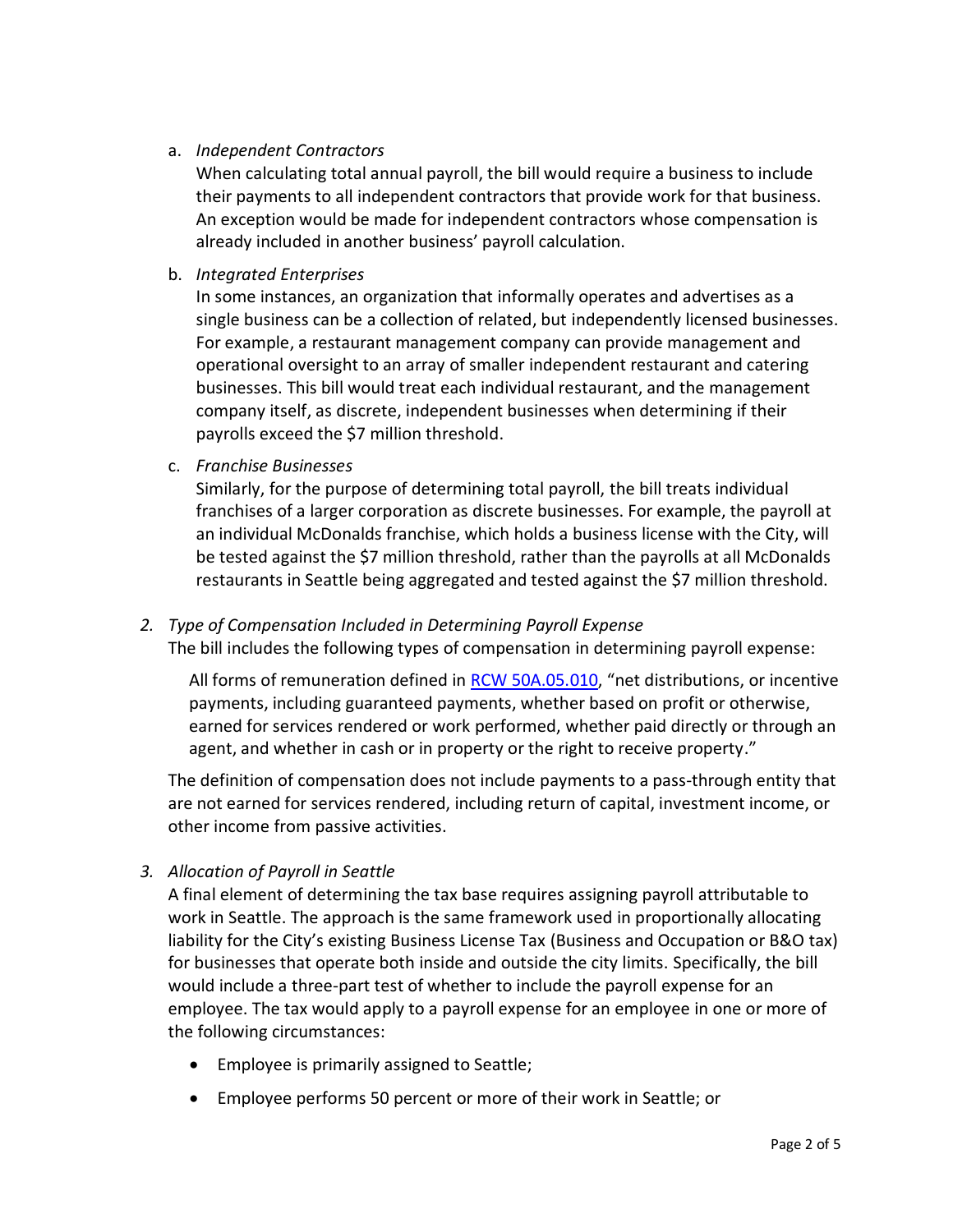• Employee resides in Seattle and does not perform 50 percent or more of their work in a single city.

This is similar to the allocation framework used in [HB 2948,](http://lawfilesext.leg.wa.gov/biennium/2019-20/Pdf/Bills/House%20Bills/2948.pdf?q=20200415132646) a bill that was introduced during the 2020 regular session of the State Legislature and that would have granted authority for a county payroll tax.

### C. Exemptions

Some businesses based on size and type would be exempted, as follows:

*1. Businesses Generally Not Subject to the Tax*

The bill would exempt businesses with annual payrolls less than \$7 million in 2020 and 2021. Beginning on January 2022, the exemption threshold grows with the rate of inflation. The exemption threshold (like the measure of the tax itself) is based on payroll expenses for work attributable to a business licensed in the City of Seattle. As an illustrative example, a hypothetical business has a worldwide payroll of \$10 million in 2019 of which \$5 million is for Seattle-based employees. This business would be exempt from paying the proposed tax because its annual Seattle-based payroll expense amount is less than the \$7 million exemption threshold.

### *2. Other Exemptions*

The bill would exempt the following businesses irrespective of size of payroll expense:

- a. Non-profit organizations
- b. Educational employers
- c. Grocery stores
- d. Local government employers
- e. Those entities for which the City does not have authority to tax, specifically:
	- i. federal government and its subsidiaries,
	- ii. state government and its subsidiaries,
	- iii. insurance businesses and their agents [\(SMC 5.45.090\)](https://library.municode.com/wa/seattle/codes/municipal_code?nodeId=TIT5REFITA_SUBTITLE_IITA_CH5.45BULITA_5.45.090EX),
	- iv. businesses that only sell, manufacture, or distribute motor vehicle fuel (RCW) [82.38.080\)](https://app.leg.wa.gov/RCW/default.aspx?cite=82.38.080), and
	- v. businesses that only sell or distribute liquor [\(RCW 66.08.120\)](https://app.leg.wa.gov/rcw/default.aspx?cite=66.08.120).

Based on summaries of 2018 State Employment Security Department employment data provided by the King County Office of Financial Analysis to Seattle's City Budget Office, approximately 800 businesses would be required to pay the tax after accounting for all exemptions. This represents two percent of the 39,600 firms represented in the 2018 data.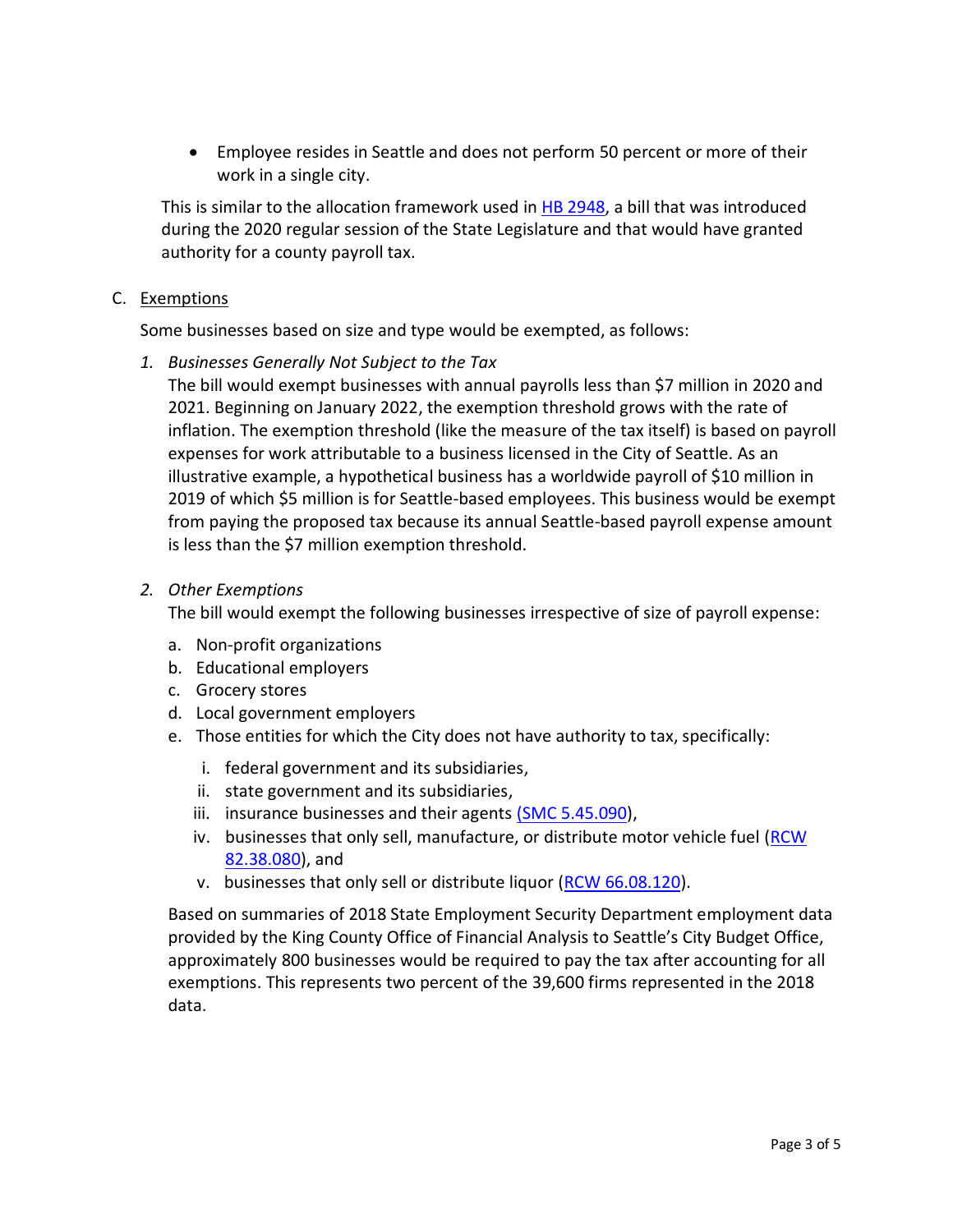## D. Who pays the tax?

The tax must be paid by the employer and cannot be deducted from employee compensation.

## E. Effective and Due Dates

To generate revenue to meet the needs from the COVID-19 civil emergency, the proposed tax would be imposed effective June 1, 2020. While the tax would take effect on June 1, 2020, tax payments for 2020 and 2021 would be due with the final tax payment for 2021 (the earliest we expect that Department of Finance and Administrative Services can both complete rulemaking and stand up the administrative infrastructure needed to accept tax payments).

### F. Emergency Clause

The new tax revenue from this bill is generated to respond to public needs resulting from the COVID-19 and homelessness civil emergencies. The tax legislation therefore includes an emergency provision and would have an immediate effective date if passed by a threequarters of Councilmembers and signed by the Mayor.

### **CB 119773: IFL Bill**

The IFL bill would authorize interfund loans supporting the emergency 2020 appropriations addressed in the separate Spending Plan and Emergency Appropriations bill (CB 119774).

An interfund loan is the practice of one City fund borrowing from a different City "source" fund; the source fund has a cash balance that will be needed to meet future obligations, but the cash balance is temporarily used for other short-term spending priorities.

The IFL bill would authorize multiple City funds to make interfund loans to the General Fund (GF). The GF would repay the source funds the borrowed amounts plus interest in 2021 using the payroll expense tax revenues as described in the Spending bill.

### A. Cumulative Loan Amount

The IFL bill would authorize the GF to borrow up to \$200 million from a to-be-determined combination of general government source funds.

The bill identifies six potential funds that would loan cash to the GF to support the emergency 2020 appropriations. These funds were selected based on Central Staff's evaluation of year-end fund balances and a determination that the six funds would each likely be able to support a loan of up to \$50 million without significantly affecting the City's ability to support projects and programs that were authorized in the 2020 Adopted Budget and the 2020-2025 Capital Improvement Program.